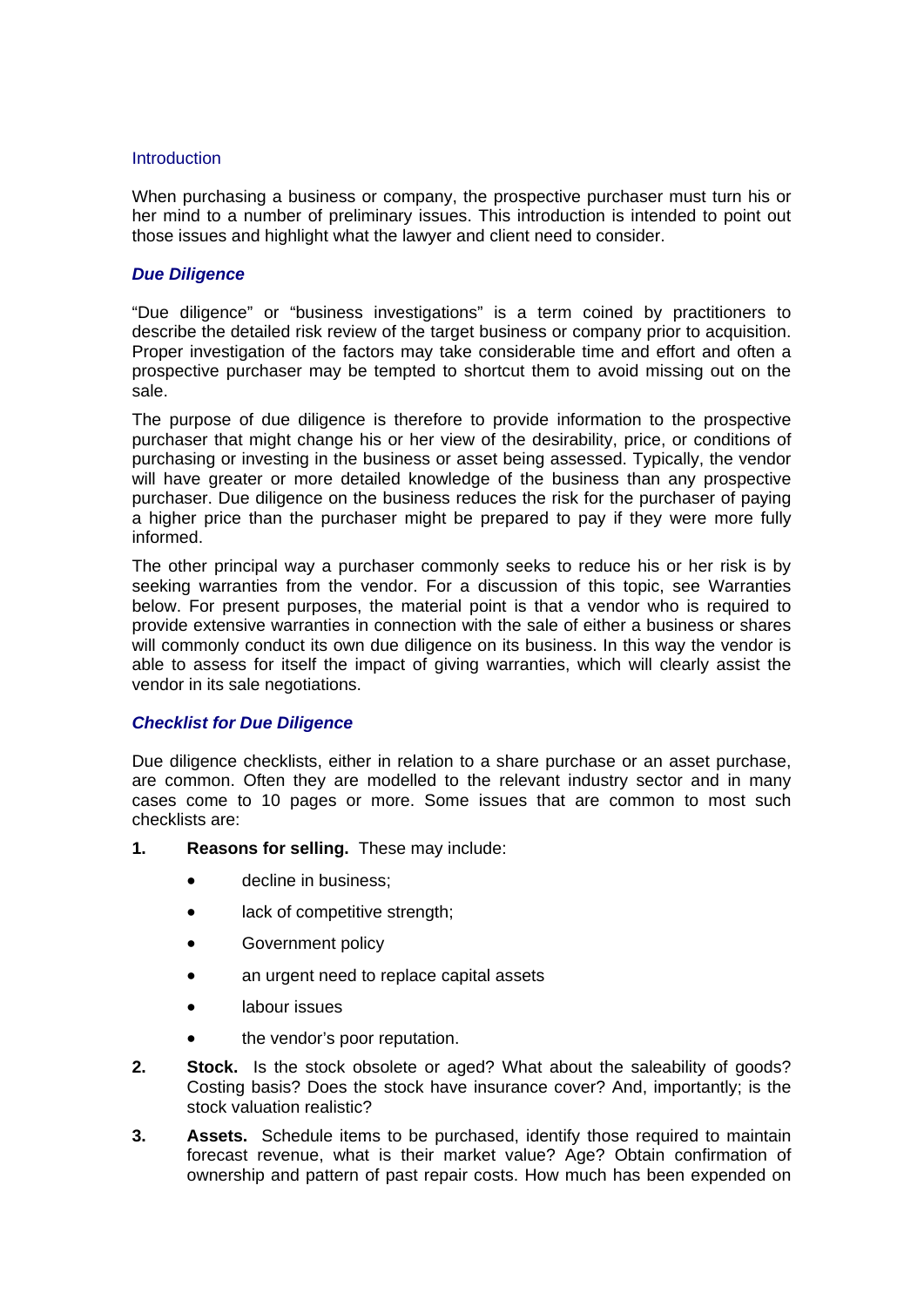maintaining them? Need for significant upgrades? Does the vendor hold all necessary titles to the assets?

- **4. Goodwill.** Have there been any product liability claims against the company? Does the vendor/company hold all consents or permits necessary to carry on the business, and are they transferable? What factors might impact on future revenue? Is the vendor aware of any reason why customers of the business would not remain with the business when the acquisition has been completed?
- **5. Accounts receivable.** Where possible avoid purchasing these. What about provision for bad debts? What discounts have been given? What is the current economic climate and how does it affect debtors?
- **6. Contracts.** What unusual or onerous contracts have been entered into in the course of the business?
- **7. Leases.** Are they transferable to purchaser? Are the terms acceptable? What are the rent review provisions? What type of business can be undertaken on the premises (this may affect subsequent sale price)? Is there an option for renewal?
- **8. Labour.** Will staff be retained? What is the potential redundancy cost and what other entitlements, such as holiday pay, long service leave, sick leave, superannuation or medical entitlements, apply to them? What employment disputes have there been in connection with the business?
- **9. Liabilities.** What liabilities are being assumed by the purchaser? Has the vendor/company met all liabilities of the business as they have fallen due?
- **10. Litigation.** Are there outstanding litigation issues? What previous litigation has the vendor/company been involved in?
- **11. Taxation**. Has the vendor/company filed all tax returns on a timely basis and has it paid all tax due? What taxation disputes has the vendor/company been involved in?

This list is by no means extensive and is merely intended to give the reader a snapshot of the sorts of questions that arise in the course of conducting a due diligence.

## **Financing the Acquisition**

To determine the working capital requirements of the business it will be necessary to prepare sales, profit and cashflow forecasts for at least the first year.

There must be enough capital for:

- working capital;
- capital upgrades;
- maintenance;
- stock;
- new equipment;
- cash to carry accounts receivable;
- reserve for taxes:
- opening expenses, etc.

The prospective purchaser must make adequate forecasts for all of these. When you have asked these questions, consider; is it now worth the asking price?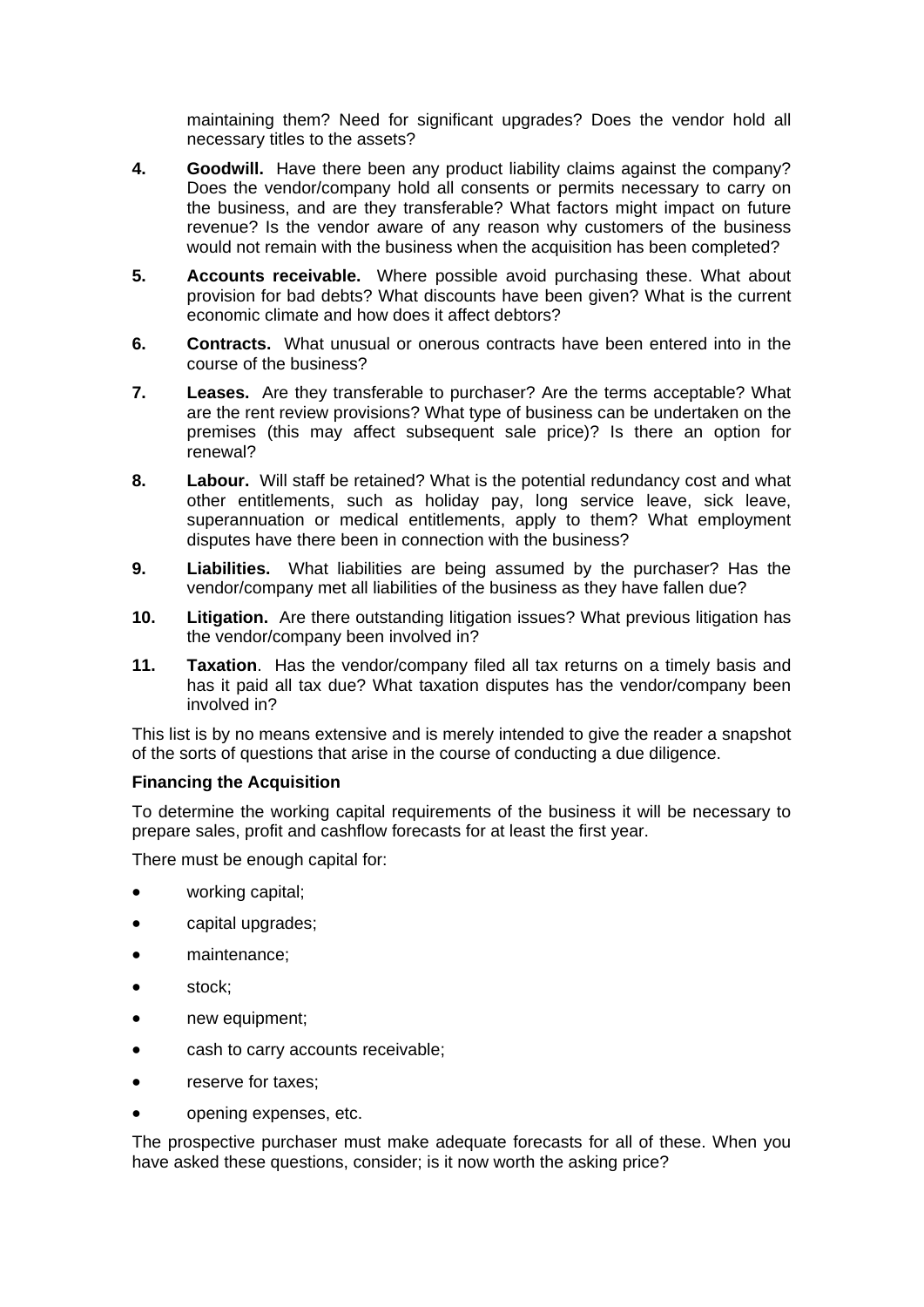Vendors will sometimes offer finance to assist with the purchase of the business. Typically, financial institutions will require some form of security (especially real estate) over the assets of the business.

From the purchaser's point of view, if finance is necessary, the sale and purchase agreement should be conditional on the purchaser obtaining the necessary finance.

## **Debt or Equity Funding?**

Debt funding:

- This involves a loan to the company in the form of shareholder or third party loan.
- Loans, including shareholder loans, carry no features of equity participation and therefore confer no prospect of increased value as a result of the company's increased prosperity.
- It is simpler to repay debt to a shareholder than to return capital to a shareholder (usually done by way of a share repurchase), thus shareholder funding that is intended to be only temporary is more often represented by debt than equity.
- What security, if any, will be provided for loans to the company? A debenture over the company's assets is most common.
- In the case of a shareholder loan, will it be subordinated to any third party financing?
- Will the debt be interest bearing?

Equity funding:

- This involves owning shares in the company which carry with them the benefits of ownership of the company (eg, voting rights and rights to dividends).
- Where shares are issued, consider the effects on control of the company. If control is not intended to change upon an issue of shares, the voting rights attaching to those shares will need to be limited appropriately.

#### **Goodwill**

Valuations are inherently subjective and the valuation of goodwill gives testimony to this fact. Goodwill is an unidentifiable, intangible asset. It cannot be individually identified and is an intrinsic part of the business. Goodwill represents the future economic benefits associated with an existing customer base, efficient management, reliable suppliers, and so on. It is not something that is separately transferable with the business.

Goodwill is generated externally (ie, purchased goodwill can be measured more objectively on the basis of the amount paid for it than internally generated goodwill; which is not brought to account). Purchased goodwill is measured as the excess of the cost of acquisition (purchase consideration plus incidental expenses) incurred by the purchaser, over the fair value of the identifiable net assets acquired.

Other than in relation to a property lease, goodwill is generally capital for tax purposes and non-assessable for the vendor and non-deductible for the purchaser.

#### **Intellectual Property**

The intellectual property of a business can be described as a non-monetary asset without physical substance that includes trademarks and patents. Invariably it has value of its own.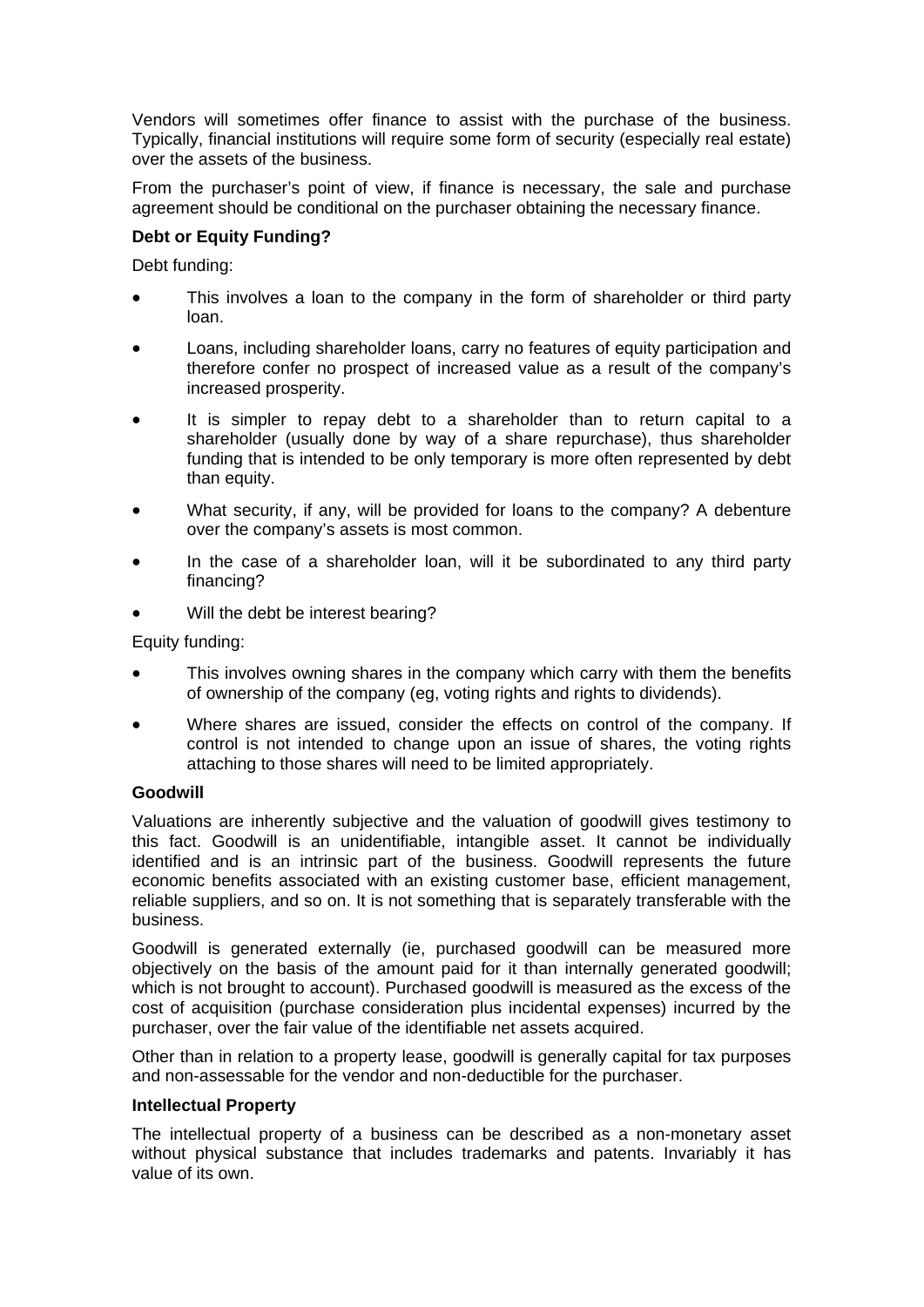The prospective purchaser should obtain details of all patents, trademarks, know-how, copyright or registered designs, and any other intellectual property rights owned, licensed, used or enjoyed to or by the company or business.

In the case of the intellectual property listed above the prospective purchaser is to ask for details of the author/inventor, registered owner, descriptions and numbers, dates of expiration, chain of title from inventor to company, copies of all relevant registration, licences, sub-licences, or agreements. It will also be prudent to obtain details of any infringement of property rights by the company or business, or of intellectual property owned by the company or business.

The prospective purchaser should also undertake a review of domain names registered by and against the company. It has been recognised by New Zealand courts that domain names attract goodwill; it may be prudent to review what is on the internet.

### **Employees**

Any prospective purchaser will wish to secure the ongoing services of key employees, while retaining employees who are not transferring to the new owner. Any contract would need to be subject to these conditions and on terms that are satisfactory to the prospective purchaser.

A purchaser should seek from the vendor a warranty to pay all wages to those employees to the date of settlement, including all holiday pay, and other leave so that the prospective purchaser starts on a clean slate. In the absence of a warranty, or if there is risk to a purchaser relying on the warranty (e.g., the vendor is an offshore party or in financial distress), a purchaser should investigate thoroughly all employee issues, disputes or entitlements.

### **Contracts and Agreements**

It is important to verify and validate all contracts and agreements that are material to the business or company. These contracts must be enforceable and assignable. It is important to consider the term of the agreements, termination rights and the ability to assign the agreement at a later stage. Generally, a purchaser would be unwise to assume liability under a long-term contract that does not entitle it to terminate within a reasonable period, or if a change of circumstances makes it undesirable for the purchaser, or less desirable than was the case when the purchaser entered into or assumed liability under the contract.

## **Warranties**

An area of warranties is usually enthusiastically negotiated. Clearly it is in the vendor's interests to keep these to a minimum and, if possible, to limit both the maximum liability they provide for and the time period within which a warranty claim can be brought. Conversely, it is in the purchaser's interests to avoid any limitations. Warranties are all about risk assessment and the willingness of the parties to accept risk. A vendor who is confident that no liabilities are likely to flow from a warranty may be prepared to accommodate a purchaser's demands and to provide extensive warranties.

Often a vendor's position will be governed by the size of the business. Obviously, the smaller the business, the more room there is for a vendor to have a high degree of confidence about any liabilities. The larger the business, the more the vendor has cause for concern, and the more the purchaser will wish to receive extensive warranties.

Usually the parties are able to find some middle ground. If not, the purchaser will need to either extend its due diligence accordingly or decide upon the level of risk it might accept. The issue is of greater importance where the purchase is one of shares in a company, rather than the assets and undertaking of the company. In the case of a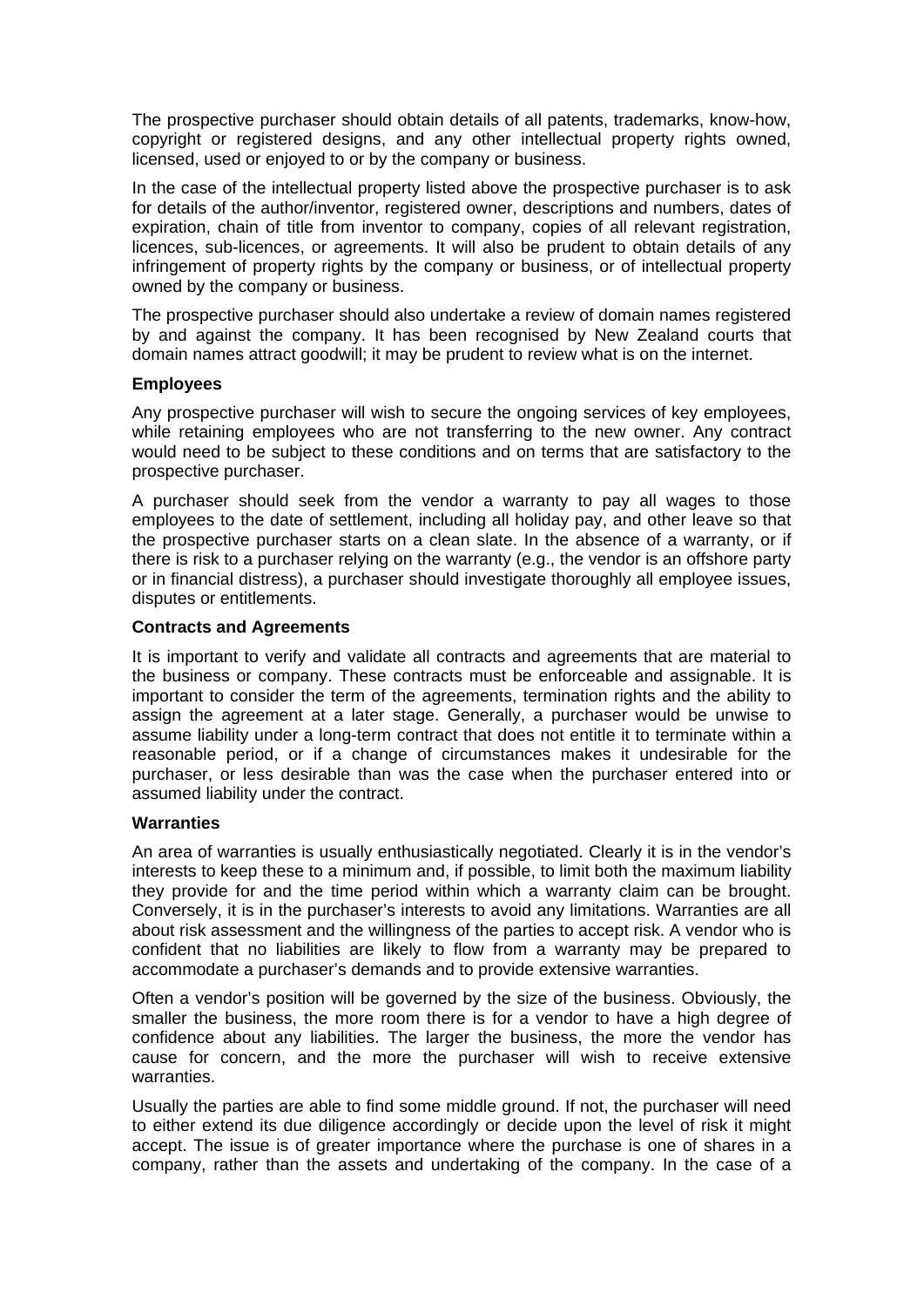share purchase the purchaser effectively inherits all liabilities touching the business. That is not so with an asset purchase.

# **What is the Difference Between the Sale and Purchase of Assets and Shares?**

An agreement for the sale and purchase of assets:

- involves the purchase of specific assets owned by the company, in which case:
	- the agreement for sale and purchase must identify, with as much specificity as possible, which assets are being purchased;
	- if the assets are purchased as a "going concern", the purchase of those assets will be zero-rated for GST purposes (although to qualify for zero rating the parties must expressly state in the agreement that the assets are being transferred as a going concern). If only part of an existing business is being purchased, the purchaser will need to be able to show that the assets being purchased include all the elements necessary for the business to continue as a "going concern", otherwise the transaction will attract GST;
- may involve the transfer of liabilities associated with the business assets from the vendor to the purchaser. Any liabilities that are intended to be transferred must be identified in the agreement for sale and purchase.

An agreement for the sale and purchase of shares:

• involves the purchase of some or all of the shares in a company.

The ownership of the company's assets and liabilities remains unchanged (i.e., remains with the company). If the company, the shares in which are being purchased, has assets or liabilities that the purchaser does not wish to acquire indirectly when it acquires the shares in the company, the vendor will need to agree with the purchaser the basis upon which the company is to dispose of the unwanted assets/liabilities before the shares in the company change hands.

Unless and to the extent that the agreement contains provisions specifically addressing company liabilities, in effect the purchaser of shares inherits the entire trading history of the company, including the risk of claims arising from it.